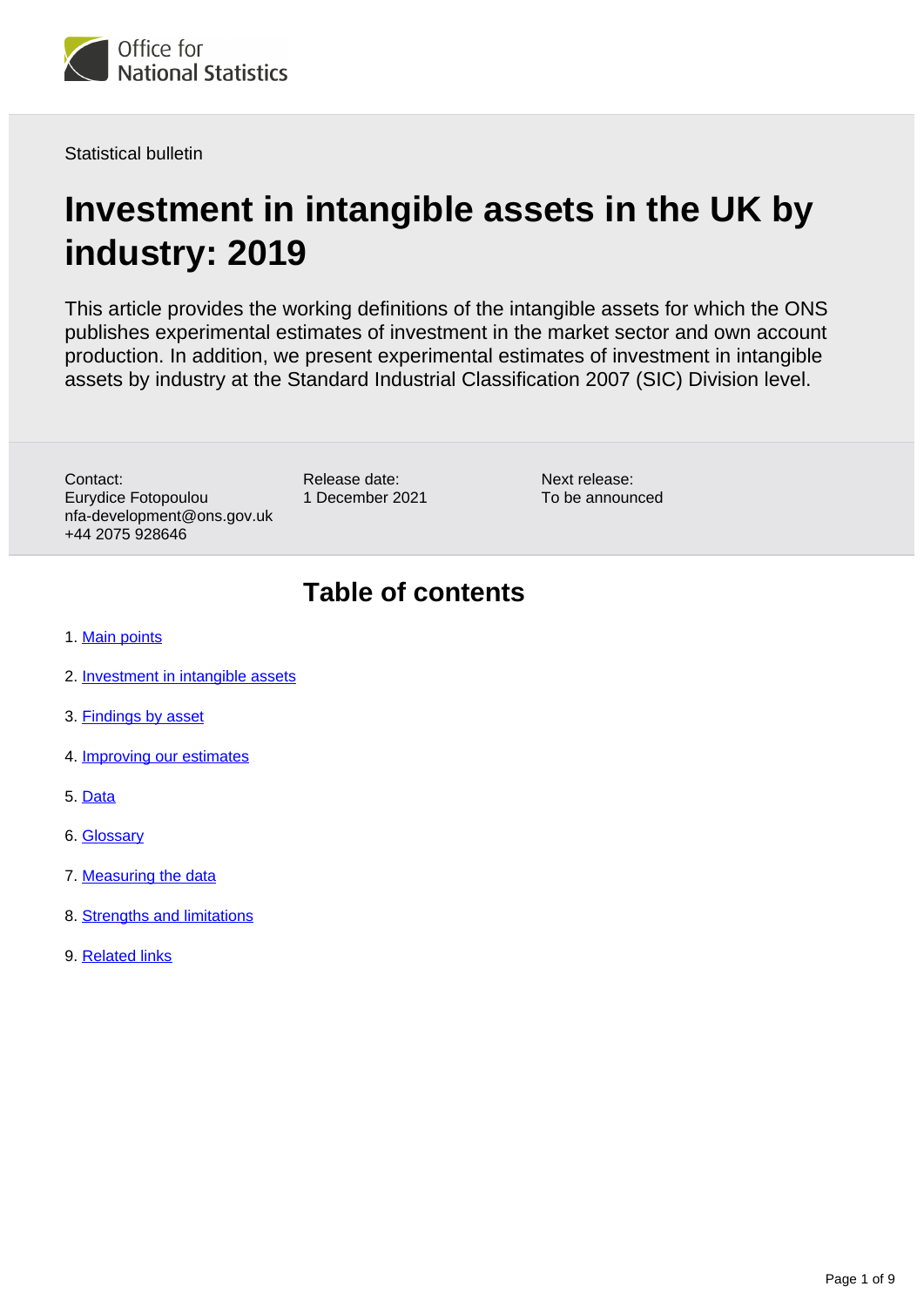# <span id="page-1-0"></span>**1 . Main points**

- Investment in intangible assets was £168.7bn in 2019, £8.5bn higher than investment in tangible assets in the same period (current prices).
- The largest capitalised intangible asset was computer software and databases, accounting for £30.7bn of investment in 2019 (current prices).
- The largest uncapitalised intangible asset was organisational capital, attracting £35.7bn of investment in 2019 (current prices).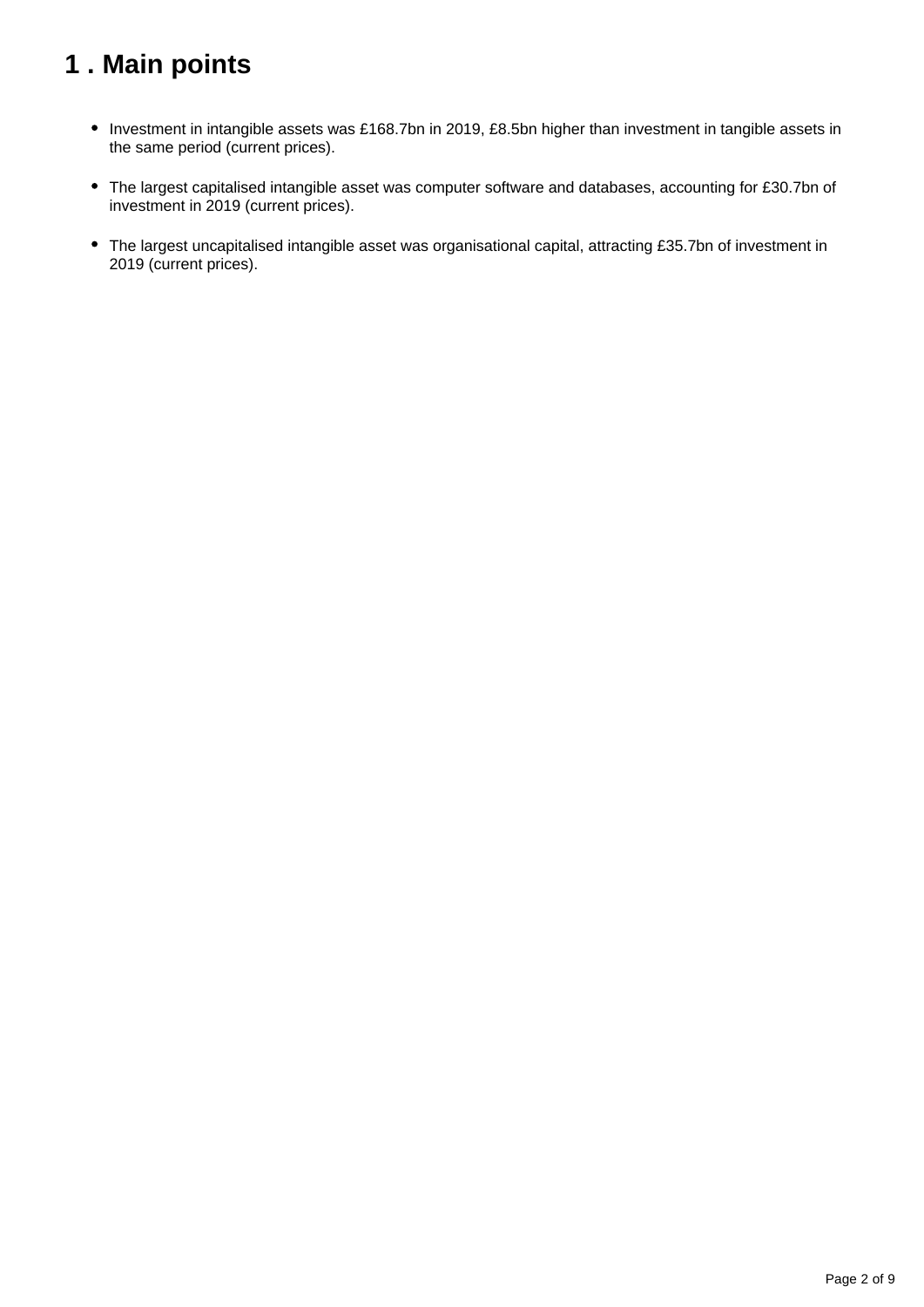# <span id="page-2-0"></span>**2 . Investment in intangible assets**

We provide experimental estimates for the first time for investment in intangible assets at the 2-digit Standard Industrial Classification 2007 (SIC) Division level for the UK up to 2019.

The intangible assets that are not currently capitalised in the UK National Accounts (uncapitalised) include branding (purchased and own account), design (purchased and own account), financial product innovation, organisational capital (purchased and own account), and firm-specific training. These are in addition to the intellectual property products (IPPs) already capitalised in the UK National Accounts, namely mineral exploration and evaluation, computer software and databases (purchased and own account), entertainment, literary and artistic originals, and finally research and development (R&D).

#### **Figure 1: Volatility in growth rates of intangibles different to that of tangibles after 2010**

**Rate of change in investment in intangible assets (market sector and own production) compared with the rate of change in investment in tangible assets, UK, 1997 to 2019 (current prices)**

#### Figure 1: Volatility in growth rates of intangibles different to that of tangibles after 2010

Rate of change in investment in intangible assets (market sector and own production) compared with the rate of change in investment in tangible assets, UK, 1997 to 2019 (current prices)



#### **Source: Office for National Statistics - Investment in intangible assets by industry**

From 1997 to 2010, investment in tangible and intangible assets appears to be broadly moving in the same direction. However, investment in intangible assets does not appear to follow a cyclical pattern in aggregate level from 2010 onwards when in current prices as opposed to investment in tangible assets. This may in part be because of their shorter asset lives. Although total investment in intangible assets has been growing over the years, investment in intangible assets individually is relatively volatile.

It is likely that the release of investment in intangible assets in constant prices may lead to changes of different nature to those observed here.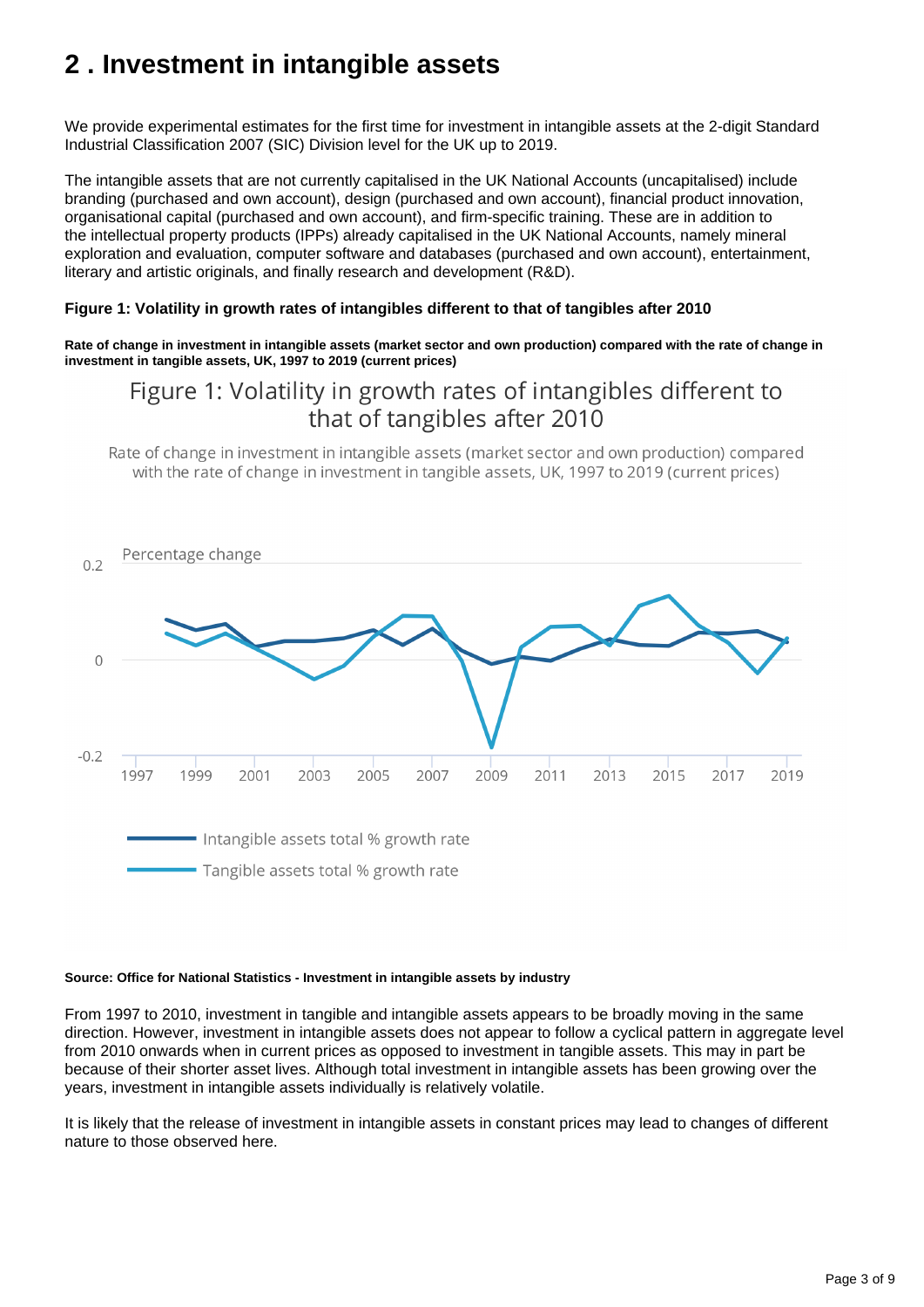**Total investment in intangible assets (market sector and own production) compared with the total in investment in tangible assets, UK, 1997 to 2019, £bn (current prices)**

## Figure 2: Intangible investment higher than tangible from 2002 to 2010 and 2017 to 2019

Total investment in intangible assets (market sector and own production) compared with the total in investment in tangible assets, UK, 1997 to 2019, £bn (current prices)



**Source: Office for National Statistics - Investment in intangible assets by industry**

#### **Capitalised intangible assets**

The level of capitalised intangible asset investment in 2019 indicates the importance of digitalisation and innovation in a modern economy.

Own account computer software and databases investment increased the most in 2019 (by £748m), while purchased computer software and databases decreased by £19m in the same period. Computer software and databases (total) were the largest category of investment for capitalised intangibles in 2019, reaching around £30.7bn.

The second largest category for investment in capitalised assets was R&D, reaching £24bn, while the lowest level of investment was attracted by mineral exploration and evaluation, at £789m.

The highest level of investment in 2019 across all sectoral divisions was £5bn invested in R&D by the manufacture of motor vehicles, trailers and semi-trailers industry.

The lowest level of investment in 2019 across all sectoral divisions was £3m invested in own account computer software, by the crop and animal production, hunting and related service activities industry.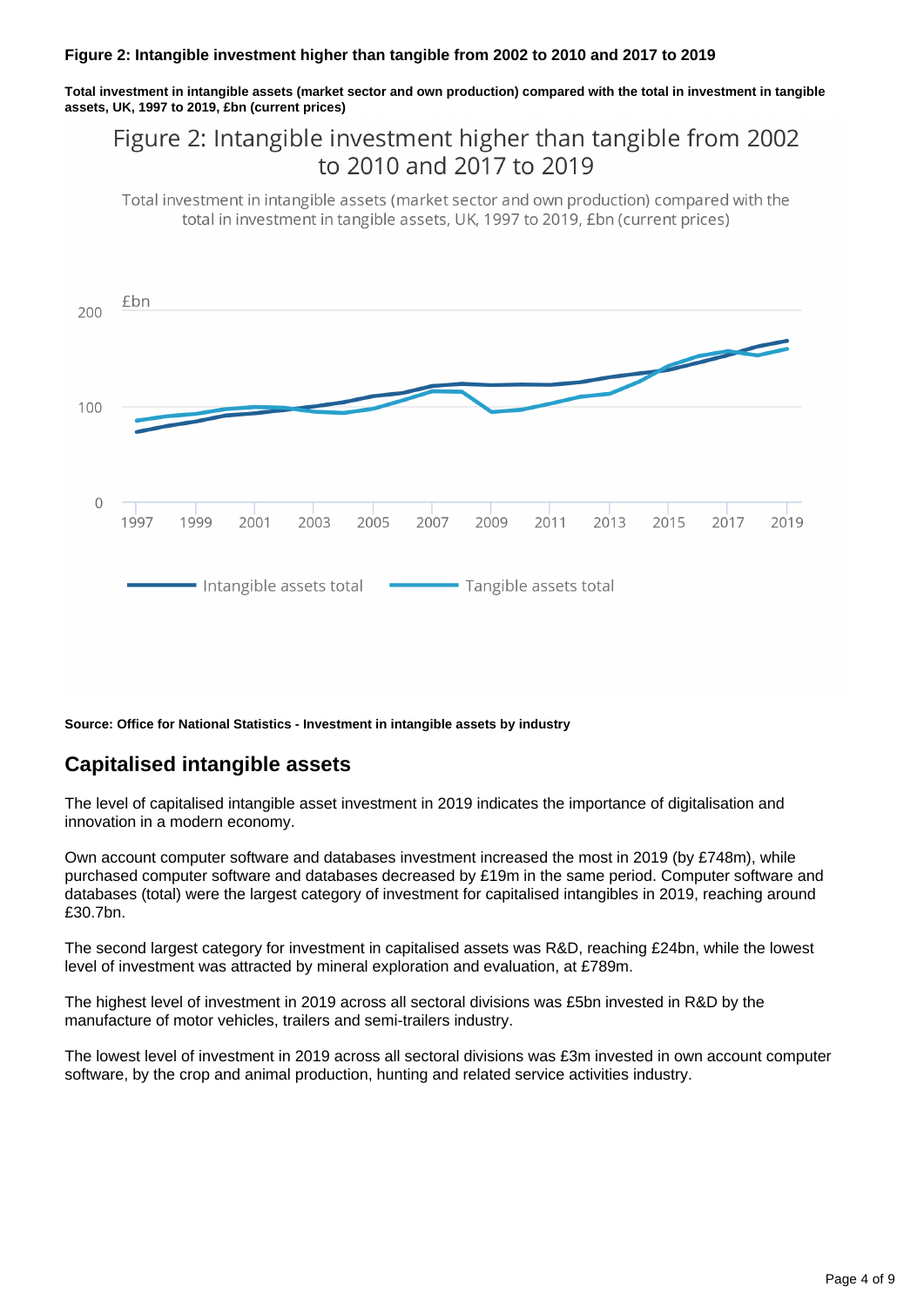#### **Uncapitalised intangible assets**

Total [organisational capital](https://www.ons.gov.uk/economy/economicoutputandproductivity/output/bulletins/investmentinintangibleassetsintheukbyindustry/2019#glossary) saw the largest increase in investment in 2019 by around £1.8bn, followed by [firm](https://www.ons.gov.uk/economy/economicoutputandproductivity/output/bulletins/investmentinintangibleassetsintheukbyindustry/2019#glossary)[specific training](https://www.ons.gov.uk/economy/economicoutputandproductivity/output/bulletins/investmentinintangibleassetsintheukbyindustry/2019#glossary) at £1.5bn in current prices. The highest level of investment in uncapitalised assets was attracted by organisational capital at £35.7bn. Own account organisational capital accounted for the largest part of it, at £28.5bn in 2019. The lowest level of investment in uncapitalised intangible assets was attracted by financial [product innovation](https://www.ons.gov.uk/economy/economicoutputandproductivity/output/bulletins/investmentinintangibleassetsintheukbyindustry/2019#glossary) at £2.9bn.

The highest level of investment across all industry divisions in 2019 was £5.4bn, invested in organisational capital by the manufacture of textiles, wearing apparel, leather and leather products industry.

# <span id="page-4-0"></span>**3 . Findings by asset**

#### **Entertainment, literary and artistic originals**

In 2019, the film, television programming and broadcasting industry invested the most in entertainment, literary and artistic originals, with £4.7bn, while arts, entertainment, libraries, museums, gambling and betting activities invested the least (£381m).

#### **Mineral exploration**

Only mining and support services invest in mineral exploration. In 2019 these services invested £789m, an 85% increase (£363m) from the 2018 level.

#### **Research and development**

The highest increase in investment in research and development (R&D) in 2019 was 13% by the manufacture of other non-metallic mineral products industry, while the largest decrease was 56% by the rental and leasing industry. The highest investment, £5bn, was by the manufacture of motor vehicles, trailers and semi-trailers industry. The lowest amount invested was £50m by the rental and leasing industry.

#### **Purchased computer software and databases**

The highest investment in purchased computer software and databases in 2019 was around £1.1bn by the retail trade industry, while the lowest was £8m by the paper and paper products manufacturing industry.

#### **Own account computer software and databases**

In 2019, own account computer software and databases investment increased by £748m. The industry investing the most in this asset was legal and accounting activities, with £2bn invested. The largest percentage increase (albeit small in absolute value) in investment for this asset in the year to 2019 was 23%, or £4m, by the film, television programming and broadcasting industry. The largest percentage decline in investment in this same period was 5% by the manufacture of basic pharmaceutical products and pharmaceutical preparations industry, equivalent to £4m.

#### **Purchased branding**

In 2019, the retail trade industry invested the most in purchased branding, with £3.4bn. The electrical equipment manufacturing industry had the largest percentage decline in investment, by 32%.

#### **Own account branding**

In 2019, investment by the film, television programming and broadcasting industry in own account branding decreased the most, by 42% (£40m). The highest amount of investment in own account branding was £1.1bn by wholesale trade industry, while the manufacture of coke and refined petroleum products industry invested the least with £3m.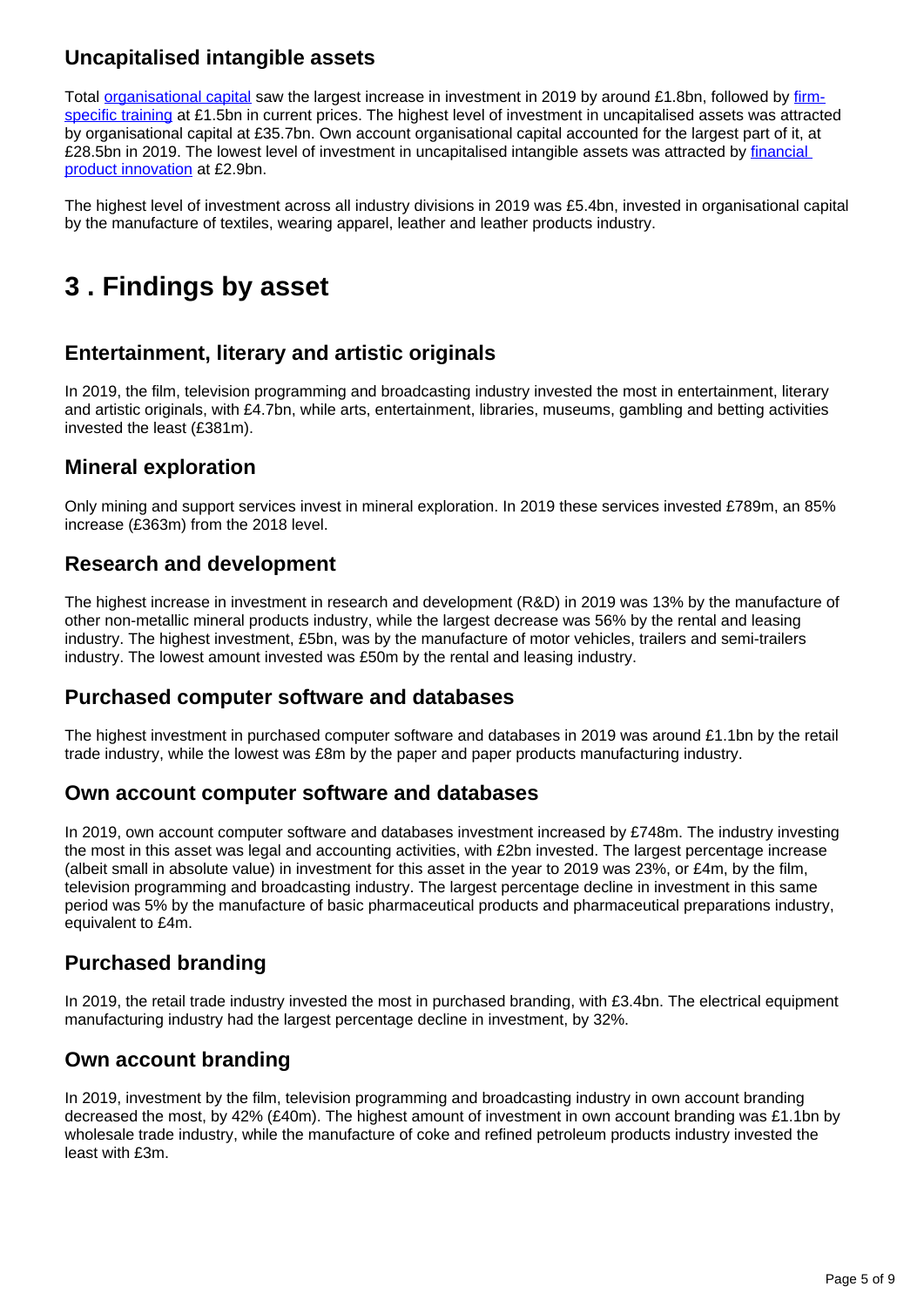#### **Purchased design**

In 2019, the highest level of investment in purchased design was £2.4bn by the construction industry, while the largest percentage increase (193%) was by the accommodation and food and beverage services industry (£29m). The largest percentage decrease in investment (87%) was by the membership organisations industry.

#### **Own account design**

Investment in own account design by the telecommunications industry increased 256% in 2019 (£87m), but the industry with the highest level of investment in own account design was computer programming and information service activities, with £285m.

#### **Purchased organisational capital**

The highest investment in purchased organisational capital in 2019 was £2.9bn by the financial services sector.

#### **Own account organisational capital**

The largest percentage increase in investment of own account organisational capital in 2019 was 101% (£8m) by the forestry and logging industry. The highest investment was £5.4bn by the manufacture of textiles, wearing apparel, leather and leather products industry. The largest percentage decrease was 38% by manufacture of basic pharmaceutical products and pharmaceutical preparations, declining £52m. The lowest investment was £15m, by the manufacture of coke and refined petroleum products industry.

#### **Financial product innovation**

Investment in financial product innovation by the financial services industry decreased by 14% in 2019 to £1.2bn, however this remained the highest level of investment across all industries. The biggest percentage increase was 14% by the insurance industry, whose investment in 2019 was £560m. The activities auxiliary to financial services and insurance activities industry invested around £1.1bn in 2019.

# <span id="page-5-0"></span>**4 . Improving our estimates**

Based on user feedback we plan to improve our estimations on firm-specific training investment by looking at alternative sources and improved modelling. A detailed discussion of the methodology and assumptions will be published in 2022, alongside plans to further refine the estimates, while addressing known concerns about the challenges faced when measuring intangibles, such as potential double-counting (see [strengths and limitations](https://www.ons.gov.uk/economy/economicoutputandproductivity/output/bulletins/investmentinintangibleassetsintheukbyindustry/2019#strengths-and-limitations) ). We will endeavour to produce the current 2-digit SIC Division level estimates annually, including at constant prices. The latter will provide a more accurate picture of the changes we observe.

#### **Contribution to the development of other estimates**

Such work will form a key component in the Spectrum framework, which seeks to deliver a more complete economic story than is provided by using measures of GDP alone. The initial Spectrum framework by Heys, [Martin and Mkandawire \(2019\)](https://escoe-website.s3.amazonaws.com/wp-content/uploads/2020/07/14160047/ESCoE-DP-2019-16-V1.pdf) was refined by [Bucknall, Christie, Heys and Taylor \(2021\)](https://escoe-website.s3.amazonaws.com/wp-content/uploads/2021/07/05183316/ESCoE-DP-2021-08.pdf) who also published empirical estimates of welfare. Within the framework, investment in previously uncapitalised intangible assets feeds into estimates of augmented gross domestic income (GDI+). Consumption of intangible assets, both those capitalised and uncapitalised, comprise part of augmented net national disposable income (NNDI+).

In addition, the Office for National Statistics (ONS) will continue to work with the international community, sharing insight and experience in contribution to revisions of the System of National Accounts (SNA) and other guidance.

User feedback is crucial in informing our work. Please send any questions or comments on the development of these statistics to [nfa-development@ons.gov.uk](mailto:nfa-development@ons.gov.uk).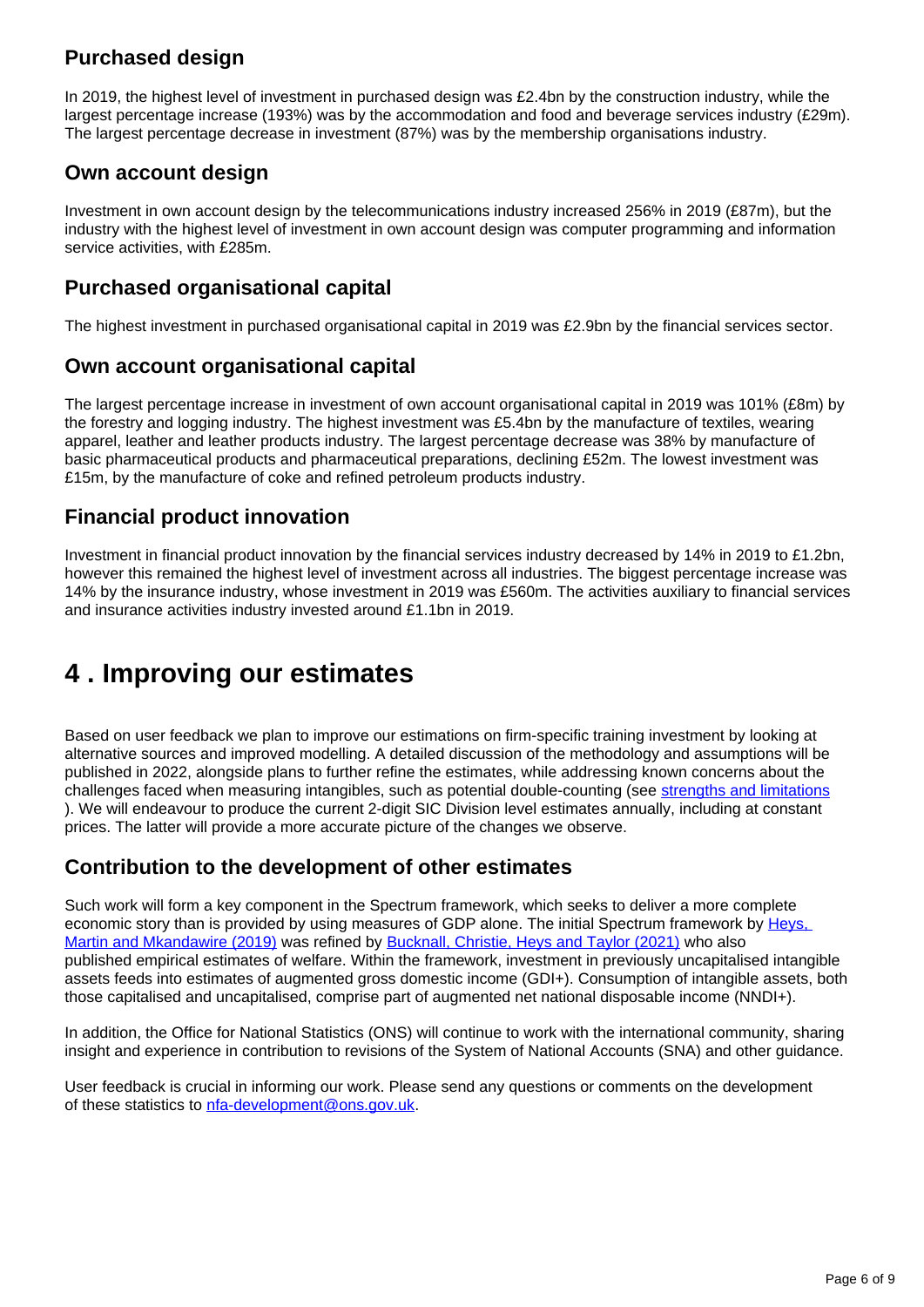# <span id="page-6-0"></span>**5 . Data**

[Investment in intangible assets in the UK by industry](https://www.ons.gov.uk/economy/economicoutputandproductivity/output/datasets/investmentinintangibleassetsintheukbyindustry) Dataset | Released 01 December 2021 Investment in intangible assets by industrial sector, at 2-digit SIC Division level, in current prices from 1992 to 2019.

# <span id="page-6-1"></span>**6 . Glossary**

#### **Branding (own account and purchased)**

Current experimental estimates of investment in branding cover a proportion of market sector expenditure on advertising and market research. Purchased branding measurements use intermediate consumption and gross fixed capital formation (GFCF) data on advertising and market research services (classification of products by activity (CPA) category 73) from the Office for National Statistics' (ONS) supply and use tables and turnover data for both the advertising and market research industries from the Annual Business Survey (ABS). Own account estimates use the sum-of-costs approach with the Annual Survey of Hours and Earnings (ASHE) data for relevant occupations.

#### **Design (own account and purchased)**

Experimental ONS estimates of design follow the academic literature in measuring "architectural and engineering design". The primary data sources for purchased investment in design are intermediate consumption and GFCF in architectural and engineering activities (CPA category 71), obtained from the [supply and use tables](https://www.ons.gov.uk/economy/nationalaccounts/supplyandusetables/datasets/inputoutputsupplyandusetables) published by the ONS. To measure own account investment in design, a sum-of-costs approach is adopted, using ASHE to identify those working in design occupations and estimate the cost of work that leads to long-lived design assets.

More generally, design work can include a much wider variety of activities, from aesthetic activities such as fashion design and interior design, through to service design. Since April 2021, the ONS' estimates have also included the turnover of the specialised design industry as an additional data source, as a further step towards including a broader range of activities.

### **Financial product innovation**

Financial product innovation (FPI) was proposed by [Corrado, Hulten and Sichel](https://www.nber.org/system/files/chapters/c0202/c0202.pdf) in 2005 as research and development (R&D) in finance, a form of non-scientific R&D, broadly defined as an estimate of the spending for new product development by financial services and insurance firms. According to the [Frascati Manual,](https://www.oecd.org/sti/frascati-manual-2015-9789264239012-en.htm) an activity must be novel, creative, uncertain, systematic, and reproducible to qualify as R&D. The creation of new products in finance could satisfy these criteria. Since then, discussion around FPI has broadened to recognise the importance of other factors in the innovation process, such as software, marketing, and training. Innovation - in finance but also more generally - can encompass the implementation of knowledge or products that are not novel in general but may be new to the firm. The ONS' estimates of FPI use a sum-of-costs method with ASHE data, using the wages of economists, statisticians and researchers in the finance and insurance industries.

### **Firm-specific training**

Firm-specific training relates to the "know-how" that is not transferable between companies, for example, the knowledge needed to use bespoke software. The act of providing training is considered a service within the SNA but can be viewed as investment in acquisition of knowledge and skills. In experimental measures, a sum-of-costs approach covering the cost of training staff (both in terms of direct training costs and the cost of employees' time spent on training) is used to estimate the value of knowledge and skills acquired, assuming perfect markets where firms spend up to the value acquired.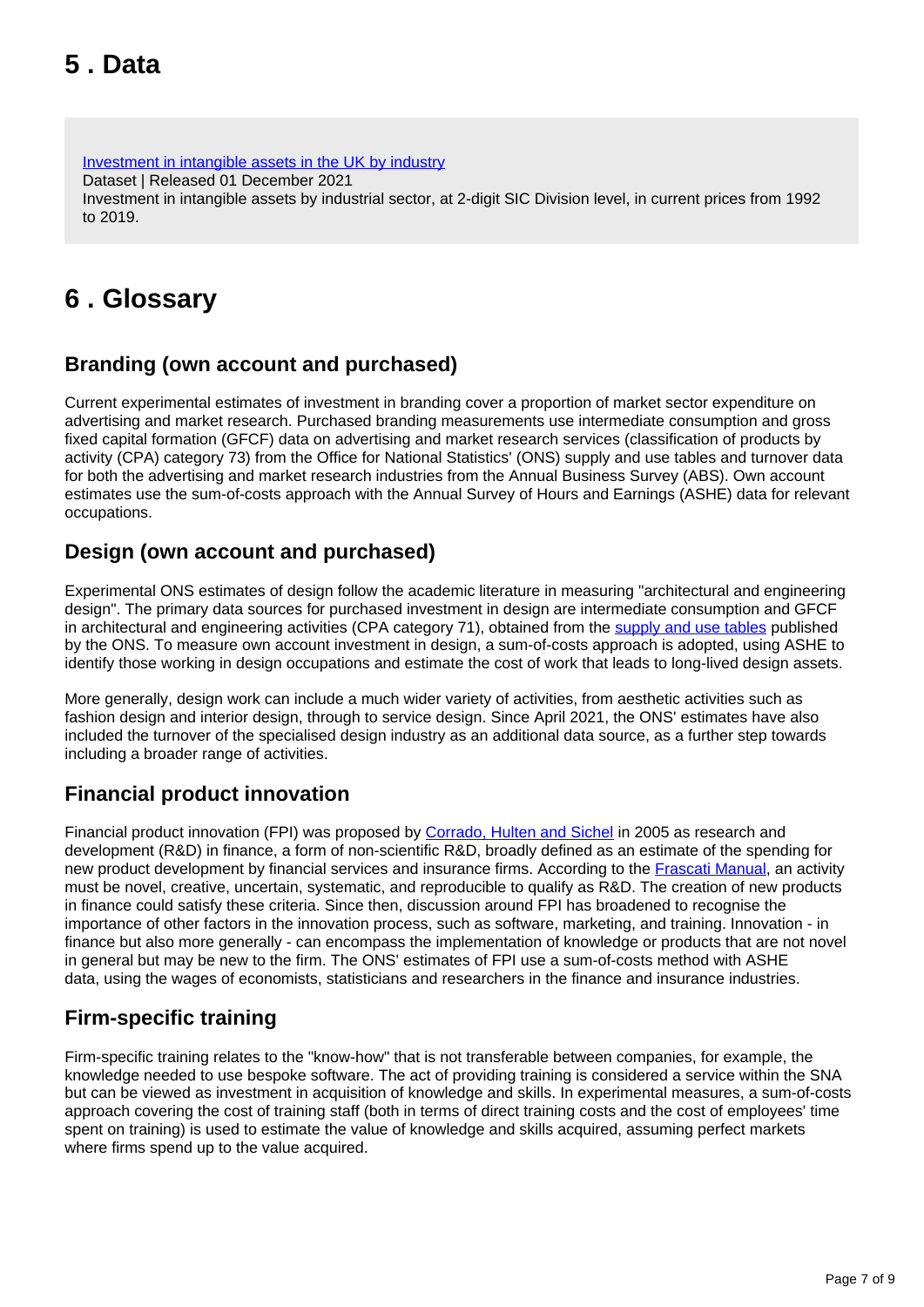#### **Organisational capital (own account and purchased)**

Investment in organisational capital is generally considered to be investment into the structures and management practices of organisations intended to increase productivity and efficiency. There is no single accepted definition however, and some literature considers organisational capital to be a much broader concept. Experimental ONS estimates measure purchased investment in organisational capital as intermediate consumption and GFCF in management consulting services (CPA category 70), and the sum-of-costs approach using ASHE is employed to estimate own account investment.

# <span id="page-7-0"></span>**7 . Measuring the data**

#### **Notes on measurement**

In this publication we were not able to produce new constant price estimates for intangible investment because of ongoing improvement in deflator methodology for intangible assets at this level of granularity. We expect to publish these in spring 2022.

Total software intangible investment estimates include a high level of suppression and so there is a small difference between the total and the sum of purchased and own account software intangible investment.

The published estimates exclude the non-market sector (Standard Industrial Classification 2007 (SIC) 84-88). Real estate activities (L) are excluded from own account branding, design and organisational capital because of imputed rental, for consistency with previous estimates.

Estimates on firm-specific training intangible investment at 2-digit SIC Division level were initially included in this publication, but because of a lack of updated microdata, it was not possible to estimate them accurately. Therefore, these will be released at a later date. Firm-specific training investment is included at calculations of totals for consistency.

#### **Quality**

The estimates in this bulletin and dataset are based on experimental data and are subject to revision.

More quality and methodology information on strengths, limitations, appropriate uses, and how the data were created is available in [Investment in intangible assets in the UK - 2018.](https://www.ons.gov.uk/economy/economicoutputandproductivity/productivitymeasures/articles/experimentalestimatesofinvestmentinintangibleassetsintheuk2015/2018)

#### **Economic statistics governance after EU exit**

Following the UK's exit from the EU, new governance arrangements are being put in place that will support the adoption and implementation of high-quality standards for UK economic statistics.

The new National Statistician's Committee for Advice on Standards for Economic Statistics (NSCASE) will ensure its processes for influencing and adopting international statistical standards are world-leading. The advice it provides to the National Statistician will span the full range of domains in economic statistics, including the National Accounts, fiscal statistics, prices, trade and the balance of payments, and labour market statistics.

There is [further information about NSCASE](https://uksa.statisticsauthority.gov.uk/the-authority-board/committees/national-statisticians-advisory-committees-and-panels/national-statisticians-committee-for-advice-on-standards-for-economic-statistics-nscase/) on the UK Statistics Authority's website.

# <span id="page-7-1"></span>**8 . Strengths and limitations**

#### **Strengths**

This dataset presents for the first time estimates of investment in intangible assets in the UK, up to 2019, at 2 digit Standard Industrial Classification 2007 (SIC) level. This will enable data users to have a better understanding of the dynamics of different sectors in the economy, as well as the distribution of investment.